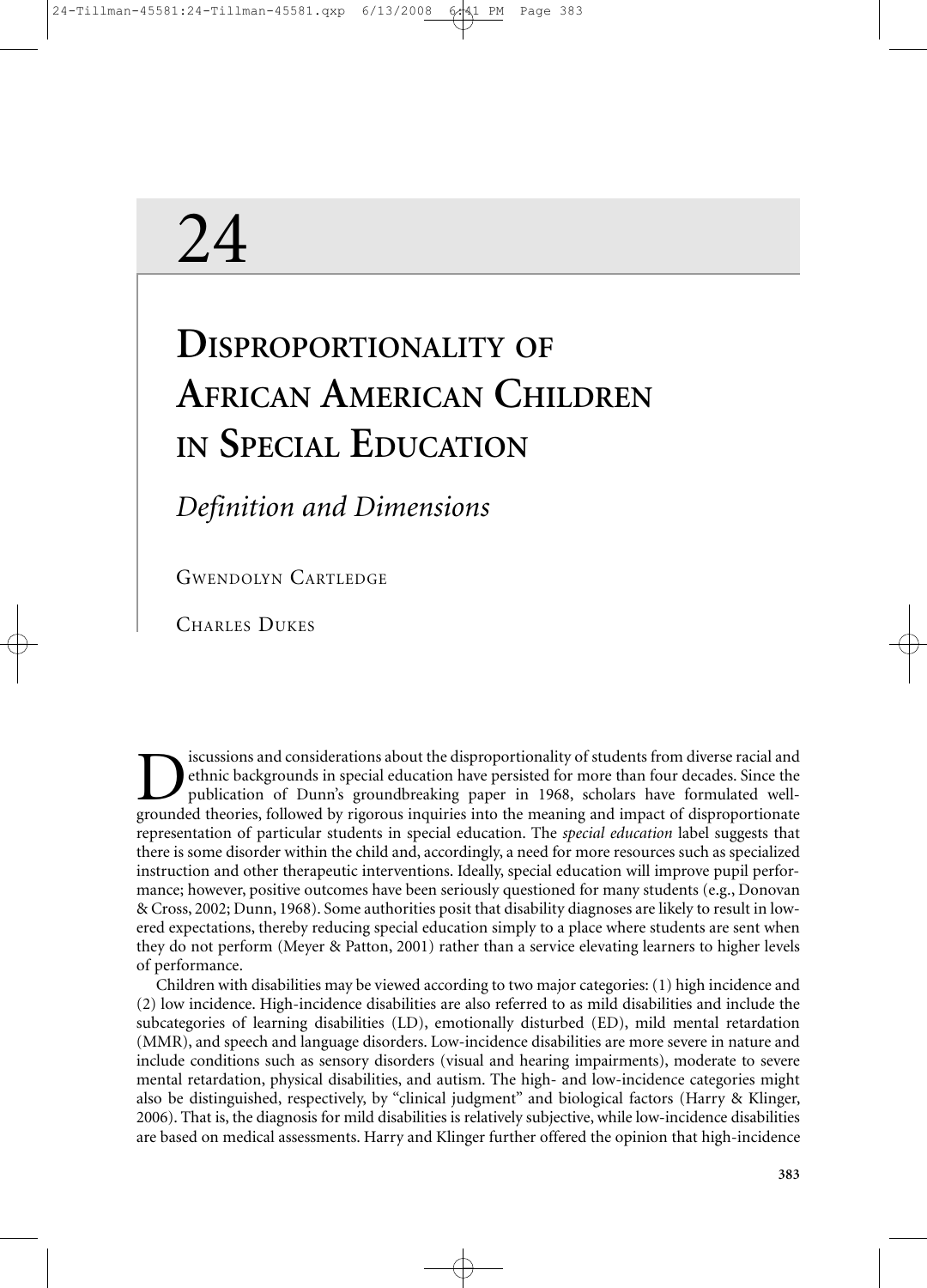disabilities are rather arbitrary but often viewed as a permanent state.

Minority students, particularly African, Hispanic, and Native Americans, typically have higher rates of special education identification compared with their European American counterparts (e.g., Valenzuela, Copeland, Qi, & Park, 2006). Donovan and Cross (2002) gave the following special education identification rates according to racial/ethnic groups: 5% Asian/Pacific Islander, 11% Hispanics, 12% Whites, 13% American Indian, and 14% Blacks. Although African Americans have a greater representation in every disability area, the disproportionality is particularly pronounced in the high-incidence areas (Harry & Klingner, 2006).

#### **HIGH-INCIDENCE DISPROPORTIONALITY**

Mental retardation is the area of greatest overrepresentation. African Americans make up 17% of the general pupil population but comprise 33% of all the students assigned to programs for the mentally retarded (Donovan & Cross, 2002). This means that 2.64% of African American students are so diagnosed, compared with 1.18% of European American students, and that African American students are more than twice as likely as European Americans to be labeled *mentally retarded.* Although these are national data, the percentages can vary greatly according to region. In Virginia, for example, African Americans make up 20% of the student population, 28% of the special education population but 51% of the students in programs for MMR (Ladner & Hammons, 2001). Another variation noted by these and other authors (e.g., Oswald, Coutinho, Best, & Singh, 1999; Valenzuela et al., 2006) is that the percentages of African American special education students may be greater in districts where the overall African American population is lower and/or the district is more affluent.

Such findings underscore the subjectivity that enters in the process of identifying students for mild disabilities. Harry and Klingner (2006) cited the National Academy of Sciences (NAS) panel, pointing out the extreme difficulties of attempting to diagnose students with mild disabilities when complex issues of culture and quality schooling enter in. Harry and Klinger used this NAS position as the focus of their book and stated,

We argue that the process of determining children's eligibility for special education is anything but a science. Rather, it is the result of social forces that intertwine to construct an identity of "disability" for children whom the regular-education system finds too difficult to serve. (p. 9)

Not only are African American students overrepresented in special education programs, they also tend to receive the most restrictive educational placements. Documentation from various sources points out that compared with their European American counterparts, African American students with disabilities are much less likely to be educated in settings where they access general education conditions and curriculum (e.g., Fierros & Conroy, 2002; Skiba, Poloni-Staudinger, Gallini, Simmons, & Feggins-Azzis, 2006; Valenzuela et al., 2006). Fierros and Conroy, for example, reported 1998 Office of Civil Rights data showing only 37% of African American students in special education were taught in inclusive settings, while 33% were served in substantially self-contained classes. In contrast, 55% of European American students were taught in inclusive settings, with only 16% restricted to self-contained classes. Similarly, in a review of statewide data in Indiana, Skiba et al. (2006) found that African American students in ED were 1.2 times more likely to be taught in self-contained special classes compared with their European American peers, those in MMR 1.5 times more likely, and those in LD 3.2 times more likely. Stated differently, African Americans made up 13% of the students in special education but only represented 8.4% of those in general education settings, while they made up 27% of those in separate classes. In their analyses of these data, the authors highlighted the finding that the greatest discrepancies and restrictiveness were in categories that typically provide services in less restrictive settings (e.g., LD). According to Skiba et al. (2006), this outcome argues against the notion espoused by the Office of Special Education Programs that the greater restrictiveness of African American students is likely due to their tendency to fall in disability categories that tend to provide services in more restrictive categories. In every disability category, African American students are found disproportionately in the most restrictive settings (Skiba et al., 2006).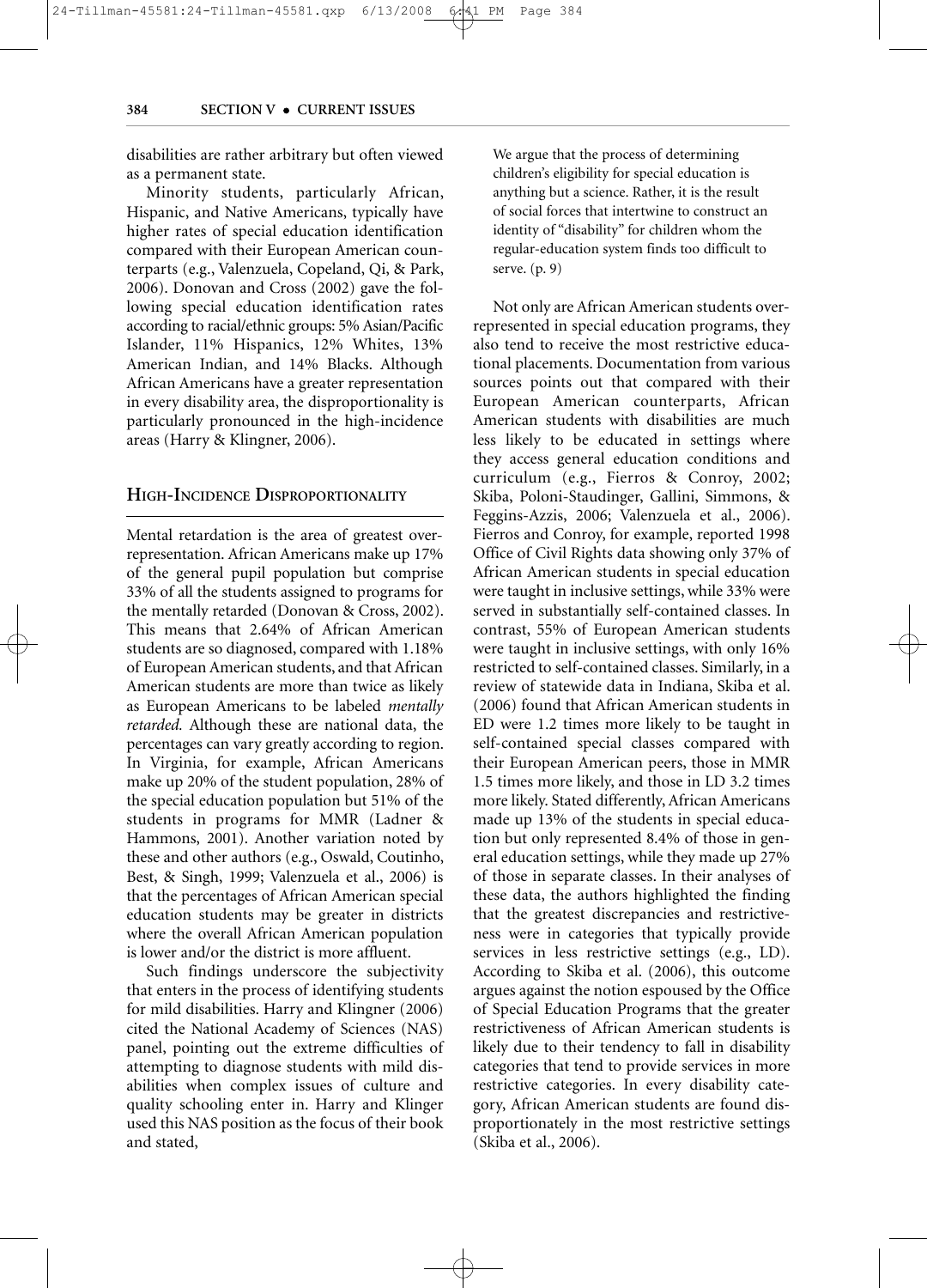Beyond classroom restrictiveness, other researchers note that compared with their European American counterparts, African American students with ED were found to receive fewer appropriate services such as counseling (Osher, Woodruff, & Sims, 2002) and more likely to be referred to the juvenile justice system (Parrish, 2002). These findings relative to restrictiveness appear to be in violation of IDEA 2004, which is predicated on the principle of least restrictive environments for students with disabilities. Ferri and Connor (2005) asserted that because the least restrictive environment provisions of IDEA are interpreted on a case-bycase basis, they offer a loophole to avoid integrated placements. They also viewed this as a civil rights issue and equated the lack of inclusion of African American students with the lack of progress for desegregation. The basis for this restrictiveness is unclear but needs to be explored along with the reasons for special education disproportionality.

#### **DISPROPORTIONALITY AND GENDER**

Researchers consistently point out that males are more likely to be identified for special education compared with females (Coutinho & Oswald, 2005; Wehmeyer & Schwartz, 2001), with African American males being the most vulnerable. Ferri and Connor (2005) reported that African American males are two times as likely to be labeled MR in 38 states, ED in 29 states, and LD in 8 states. Although the ratios vary by region and state, the data generally show males are 1.5 times, 2 times, and 3 times more likely to be placed in MR, LD, and ED programs, respectively, compared with females (Coutinho & Oswald, 2005). The greater representation of males in special education is often explained according to (1) biological factors, considering that males are more prone than females to certain physical conditions (e.g., birth defects) that are likely to lead to disabilities; (2) externalizing behaviors where males tend to be more active and disruptive in the classroom; and (3) referral bias in that referring teachers may have unrealistic expectations of males (Wehmeyer & Schwartz, 2001). The empirical data on gender differences in special education are limited, but some of the existing research suggests irregularities related more to females than to males (Coutinho & Oswald, 2005; DuPaul et al., 2006; Wehmeyer & Schwartz, 2001).

Wehmeyer and Schwartz (2001) examined the special education placement records in three school districts to determine gender differences in admission decisions. Findings indicated that girls displayed more significant deficits in terms of IQ scores, were admitted at a slightly older age than males, and were placed in more restrictive settings, leading the researchers to conclude that males were not overidentified but rather females were being underserved. Concern for underserved females is expressed as well by other researchers who advise that male preponderance may be due to dual disabilities, especially accompanied by attention deficit/hyperactivity disorder, which is more common among males. These researchers surmise that since externalizing behavior problems are found less among girls, school personnel are reluctant to identify and address girls' more common internalizing emotional problems. Nevertheless, underidentification of females does not necessarily rule out the legitimate concern for the tremendous risk status of African American males. Not only are they the number one candidate for special education, but, compared with their European American male peers, African American males are more likely to be suspended at a younger age, receive lengthier suspensions, be tracked into low-ability classes, be retained in their grade levels, programmed into punishment facilities, and given more pathological labels than warranted (e.g., Coutinho, Oswald, & Forness, 2002; Irvine, 1990; Oakes, 1994).

Discipline or punishment appears to be a key factor related to African American males and special education disproportionality. Skiba and colleagues (e.g., Skiba, Michael, Nardo, & Peterson, 2002; Skiba, Poloni-Staudinger, Simmons, Feggins-Azzis, & Chung, 2005) found school suspension to be related more consistently than other factors to special education disproportionality and found that African American males are disproportionately referred for disciplinary actions. On a smaller scale, Lo and Cartledge (2007), for instance, studied the disciplinary referral patterns for one urban elementary school and noted that African American males (compared with African American females and European American males and females) emerged with the greatest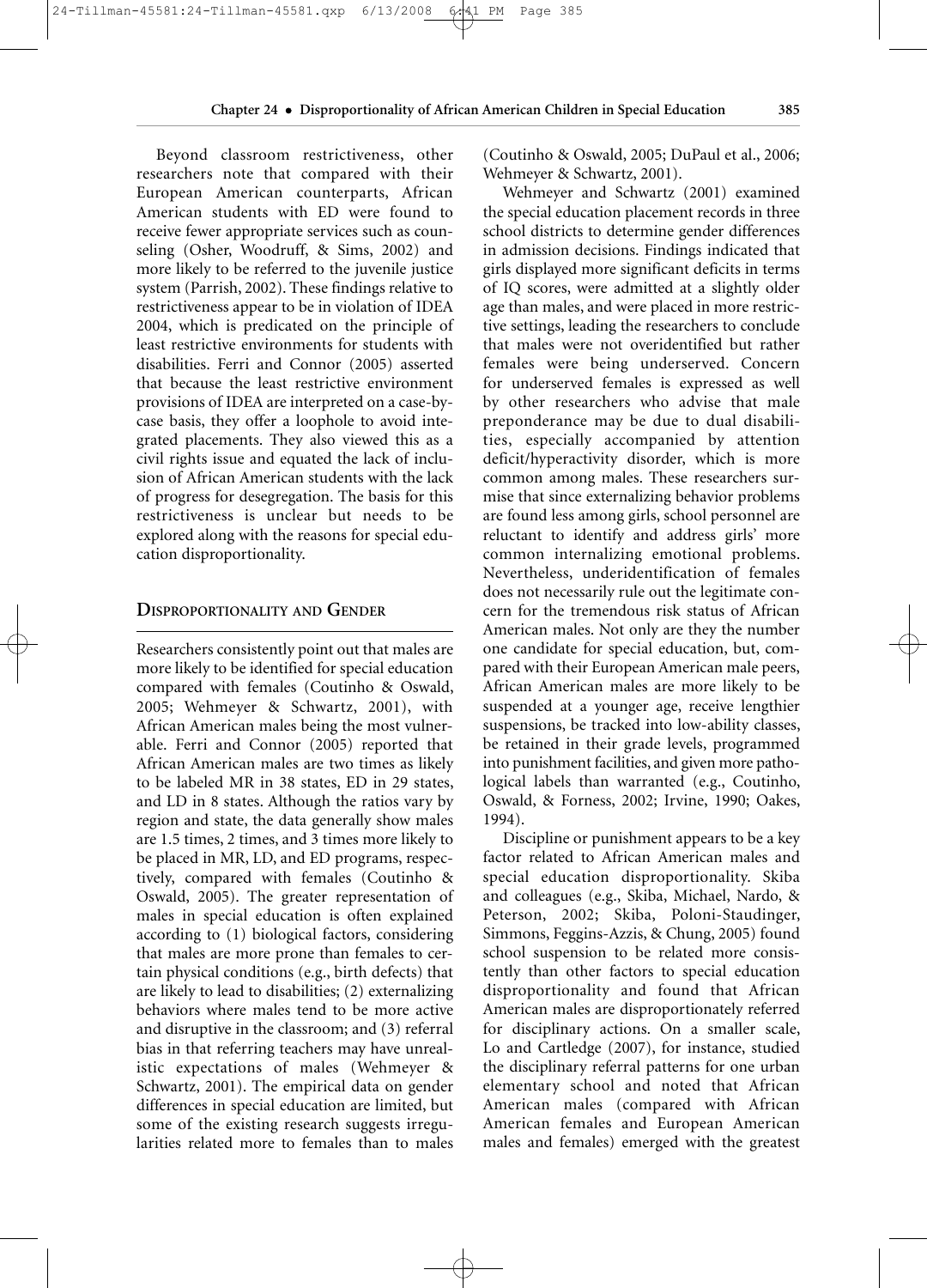disciplinary risk. Another observation was that over a 2-year period, disciplinary referrals for students at the greatest risk systematically escalated. That is, students did not evidence expected improvements, but, rather, their social behaviors (based on disciplinary referrals) progressively deteriorated. These findings suggest that these excessively punitive procedures are most likely exacerbating problem behaviors and increasing the African American males' risk for exclusion and special education placement. Research is needed to more clearly establish these relationships and, more important, identify interventions effective in bringing about more successful school adjustments for African American males.

#### **DISPROPORTIONALITY AND POVERTY**

Poverty, which disproportionately affects African American children, is considered to be a major factor in the overrepresentation of African American children in special education (Osher et al., 2004). Nearly half of African American children are reported to live below the poverty line (Watkins & Kurtz, 2001). Donovan and Cross (2002) offered the idea that poverty creates stress factors that suppress cognitive development. Typical stressors include a higher incidence of lead toxins, low birth weight births, and maternal health issues such as hypertension and diabetes. They also noted that impoverished children are more likely to attend poverty schools that often provide less adequate teachers and fewer resources. Additionally, as noted by Blanchett, Mumford, and Beachum (2005), schools of the poor are characterized by a high teacher turnover, limited technology, fewer specialists, and fewer advanced courses. An obvious implication is that children of poverty, affected by various environmental/physical factors that minimize their social and intellectual potential, enter inadequate schools that further aggravate their deficiencies rather than enhance their abilities. There is an assumption of a relationship between poverty and special education because there is a relationship between poverty and school failure (Skiba et al., 2005). Despite the obvious logic of this position, the role that poverty plays in the overrepresentation of African American children in special education is not entirely clear.

Oswald et al. (1999), for example, found that disproportionality within the category of ED was greater for African American students in more affluent districts than in low-income ones. These researchers found a direct relationship between poverty and MMR (i.e., MMR increased with poverty), but, conversely, levels of SED did not increase with poverty. Along the same lines, Ladner and Hammons (2001) documented greater disproportionality in counties with lower numbers of minority students.

In an effort to determine the relative contributions of race and poverty to disproportionality, Skiba et al. (2005) similarly found some influence of poverty in that levels of MMR were found to increase proportionately as poverty increased. On the other hand, there was an inverse relationship between poverty and LD, with the levels of LD decreasing as poverty increased. Poverty was not found to relate to either ED or moderate mental retardation. The only factor that consistently related to disproportionality in these categories was district suspension-expulsion rates. The weak influence of poverty in this and other studies underscores the complexity of race, poverty, and special education referral, making it nearly impossible to ferret out any one contributing factor. Nevertheless, race consistently remains powerful and salient, so that Skiba et al. concluded that

the continued significance of race as a predictor of special education disability identification regardless of controls for a variety of other variables leads us to agree with those who contend that the process of special education referral and identification remains to some extent discriminatory. (p. 142)

The work of Skiba and other researchers (e.g., Ladner & Hammons, 2001) underscores the influence of poverty in disability. However, the equivocal nature of this research means that we cannot rule out other factors such as systemic and cultural biases (Osher et al., 2004).

#### **FACTORS CONTRIBUTING TO DISPROPORTIONALITY**

In discussing factors contributing to disproportionality, issues of racial bias and institutional racism come to the forefront. These racial tones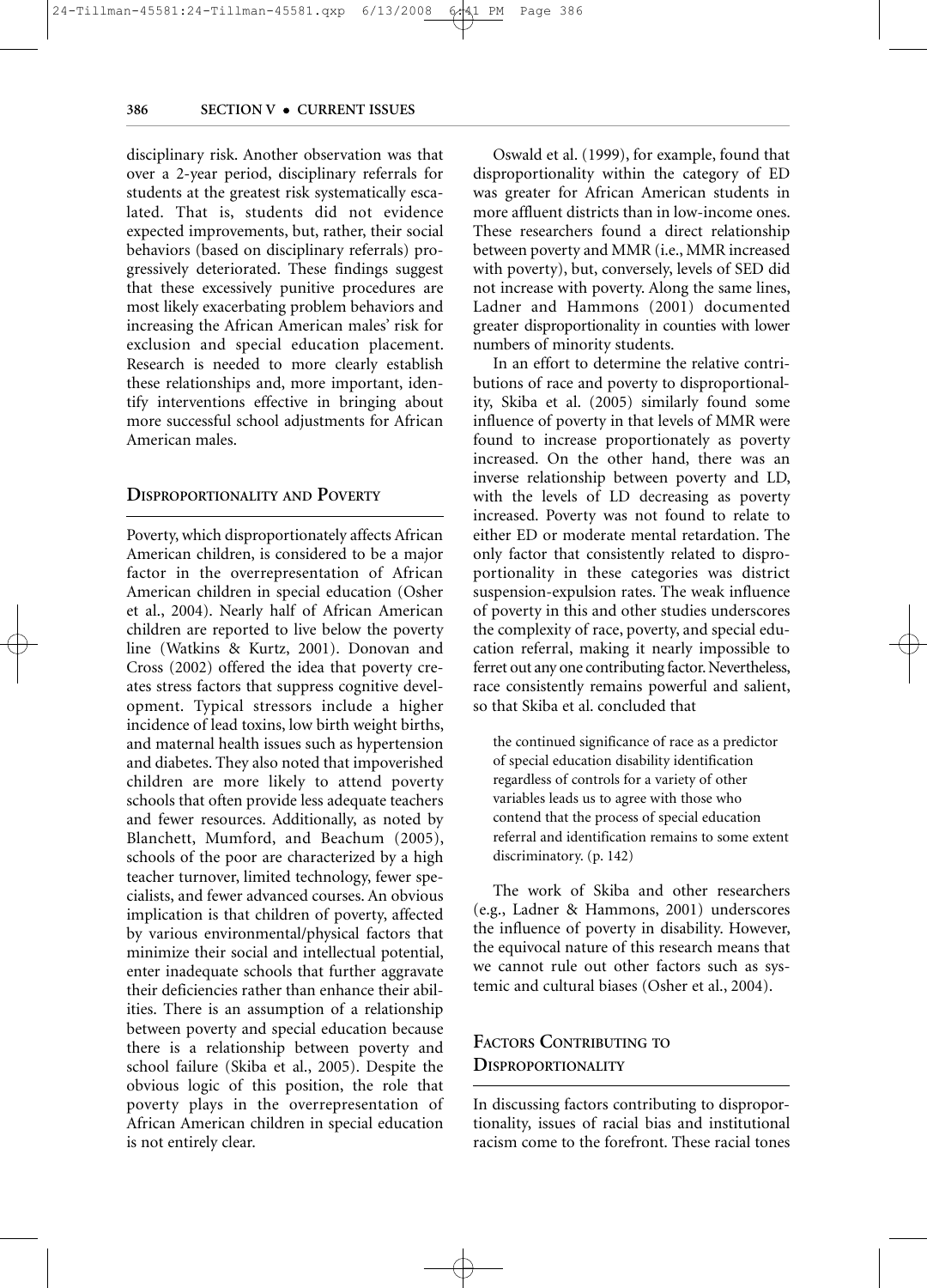**Chapter 24** • **Disproportionality of African American Children in Special Education 387**

cannot be ignored, but at the same time, there is a need for reasoned analysis to determine why one condition (in this case special education placement) would disproportionately impact one particular race. Accordingly, we must examine variables that uniquely confront African American children, factors that may be within a child, within the school, or within the larger society. For the purpose of this chapter, we organize this discussion as follows: (a) factors placing students at-risk, (b) assessment, (c) teacher attitudes and expectations, and (d) social justice.

#### **Factors Placing Students at Risk**

For the past two decades, school reform has been one of the most critical issues facing society in general and educators in particular. Since the publication of *A Nation at Risk* (National Commission on Excellence in Education, 1983), there has been a heightened awareness of certain sects of the general student population that do not meet academic standards. Students of color are particularly vulnerable to this charge (e.g., African American) and are often targeted for special education referral. Almost immediately after the publication of the report, the term *at risk* became synonymous with urban dwelling, poor, low-achieving students in a number of the most populous school districts in the largest American cities (Winfield, 1991). At issue here is the etiology of underachievement. Is it possible that students themselves have innate deficits that are at best difficult to remediate or at worst impossible? One of the earliest notions about "within" student deficits is expressed through the *cultural disadvantage theory.* Allen and Boykin (1992) stated that the advocates of this theory hold that African American students are subject to school failure because their home environments (i.e., parents) do not engage in the necessary intellectual interactions leading to the development of cognitive skills appropriate for academic achievement. Gardner and Miranda (2001) highlighted similar and extended notions held about African American children. The proposed shortcomings of African American students do not stop with parents but extend beyond the individual home to the entire community. Thus, African American communities are alleged to function as ineffective networks for facilitating the knowledge and skills necessary for school. As noted previously in this chapter, African Americans are more vulnerable to poorer birthing, health, and economic conditions than are their European American peers (Donovan & Cross, 2002). However, "finger pointing" and placing blame on students, parents, and entire communities is nonproductive and possibly contributes to the problem of overrepresentation (Arnold & Lassmann, 2003; Patton, 1998).

The previously noted conditions are considered to lead to the most commonly identified within-child factors of cognitive deficits as manifested in academic underachievement. Academic achievement is one of the most reliable predictors of referral to special education (Hosp & Reschly, 2004). In a meta-analysis of the relevant literature, Hosp and Reschley (2003) not only found academic underachievement to influence special education considerations most but also that African American students were the number one candidates for placement, followed by Latino students. They found European American students were the least likely to be deemed in need of services even after initial referral. Since academic achievement is a function of many factors, one questions how much of the poor achievement of African American students is due to deficits within the child or to poor schooling. One also questions the role of bias—that is, why referrals are more likely to lead to placements for African American students than for other groups.

#### **Assessment**

One of the foundations of special education is assessment. The positivist tradition in science assumes the existence of an objective "truth" that can be determined based on the scientific method. A number of scholars have questioned the "objective" measures of intelligence and behavior that lead to the overwhelming number of African American students in special education. Thus, the role of assessment must be examined to gain further insight into the disproportionality issue.

Teaching and learning are fundamental to the educational process. Educators responsible for instructing students in content and skill development must continuously evaluate the progress of their students. In short, assessment is a necessary component of the teaching and learning process. Measured gains or failure to learn content knowledge and appropriately utilize skills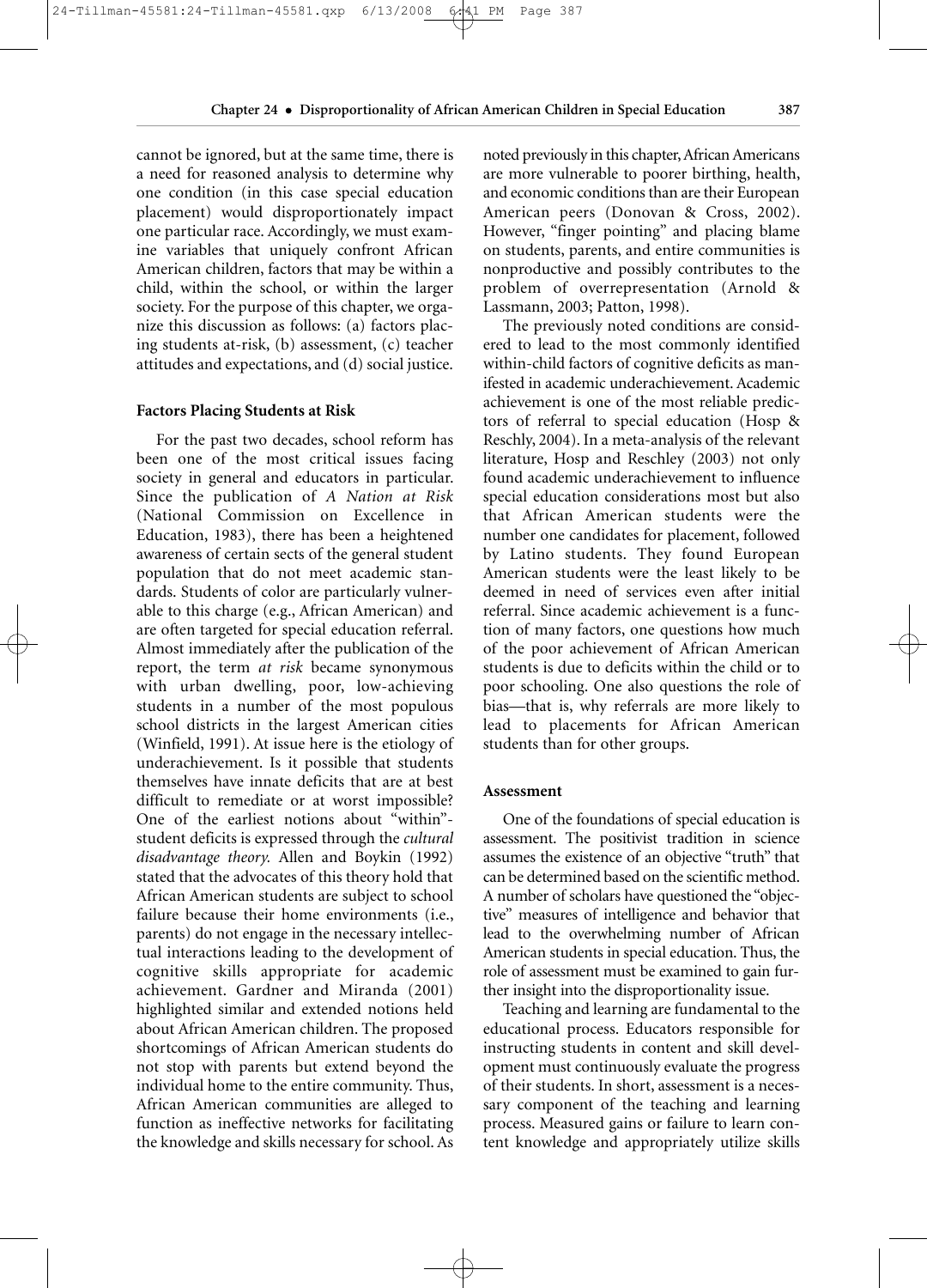are two of the most cited reasons for initial referral to special education. Referral for special education services involves two different phases of the entire special education process, but these are inextricably linked nonetheless. A large part of the disproportionality issue begins with the initial referral and the assessment associated with the referral. Educators are faced with a sizeable challenge. If students do not make adequate academic progress, then several critical questions must be posed. First, educators must question the root cause of the deficiency in progress. Can the lack of progress be attributed to an innate deficit (e.g., low intelligence)? Can the lack of progress be attributed to environmental factors (e.g., lack of parental support or conditions associated with poverty)? Often, one question not asked, but still plausible, is, can the lack of progress be attributed to the absence of a rich educational experience (e.g., ineffective instruction)? The sparse availability of quality educational services in large urban school districts has been well documented (Roderick, 2003; Waxman & Huang, 1997), and quite often educators fail to question the integrity or quality of educational interventions as a possible determining factor for special education referral. This lack of self-evaluation has led some to question the influence of bias in the assessment process to yield a disproportionate number of African American students in special education.

Schools rely heavily on testing, and standardized tests are often the basis for most special education placements. Over the years, there has been much controversy over IQ tests, with many advocates arguing that these tests are biased and not valid for culturally and linguistically diverse (CLD) learners (e.g., de la Cruz, 1996). Some other authorities contend, however, that the issue is not bias but rather cultural loading (Flanagan & Ortiz, 2001). That is, intelligence tests are technologically sound and appropriately normed, but the items are developed and normed on one cultural group and given to children in another culture. They offer the explanation that simple differences in a child's cultural background can result in a lowered score. Skiba, Knesting, and Bush (2002) similarly argued that the problem is not with the psychometrics of the tests but that the tests are conducted under conditions of social inequities that consistently undermine the performance of minority students. They contended that "cultural competence in assessment is based on awareness of the social and historical forces that continue to depress the academic performance of minorities" (p. 75). Working toward educational equity is one means for reducing assessment bias and discrepancies.

Multidisciplinary teams (MDTs) were mandated in the Education for All Handicapped Education Act of 1975 (EHA) as a means to reduce inappropriate and discriminatory referral and placement in special education (Friend & Bursuck, 2006). MDTs were intended to circumvent the potentially unfair and biased use of one test and one decision maker for special education placements. Although they are an improvement over pre-EHA conditions, a biasing effect is still evident. An ethnographic study of MDT meetings by Knotek (2003), for instance, revealed that teachers' concerns were generally more negative than those of any of the other team members, perhaps due to the close contact teachers share with students. Another interesting finding was the apparent linking of demographic variables to expectations of academic performance. For example, the study was conducted in a rural area where many families lived in modular or "trailer" homes. Children from families who lived in "single-wide trailer" homes were thought to be beyond intervention. One of the most interesting findings also has support from previous work, *confirmatory bias.* This is the apparent strong correlation between a teacher's initial judgment and later eligibility decisions. The phenomenon has been cited as a solid indicator of reliable teacher professional judgment or a clear sign of the inadequacy of the current system (Hosp & Reschly, 2004; Oswald & Coutinho, 1999; Warner, Dede, Garvan, & Conway, 2002).

In the wake of large-scale school reform efforts, assessment has also been discussed as a means of ensuring that students who are referred for special education services can be offered assistance in the general education setting, thereby reducing the overall numbers of children served under the "umbrella" of special education services. Traditional assessment practices have been called into question as a means to accomplish this goal. Some have proposed instead the creation of culturally responsive performance-based assessment procedures to include authentic measures leading to valid and reliable measures of student performance (Gordon, 1999; Harry & Klingner, 2006; Hood, 1998; Lee, 1998).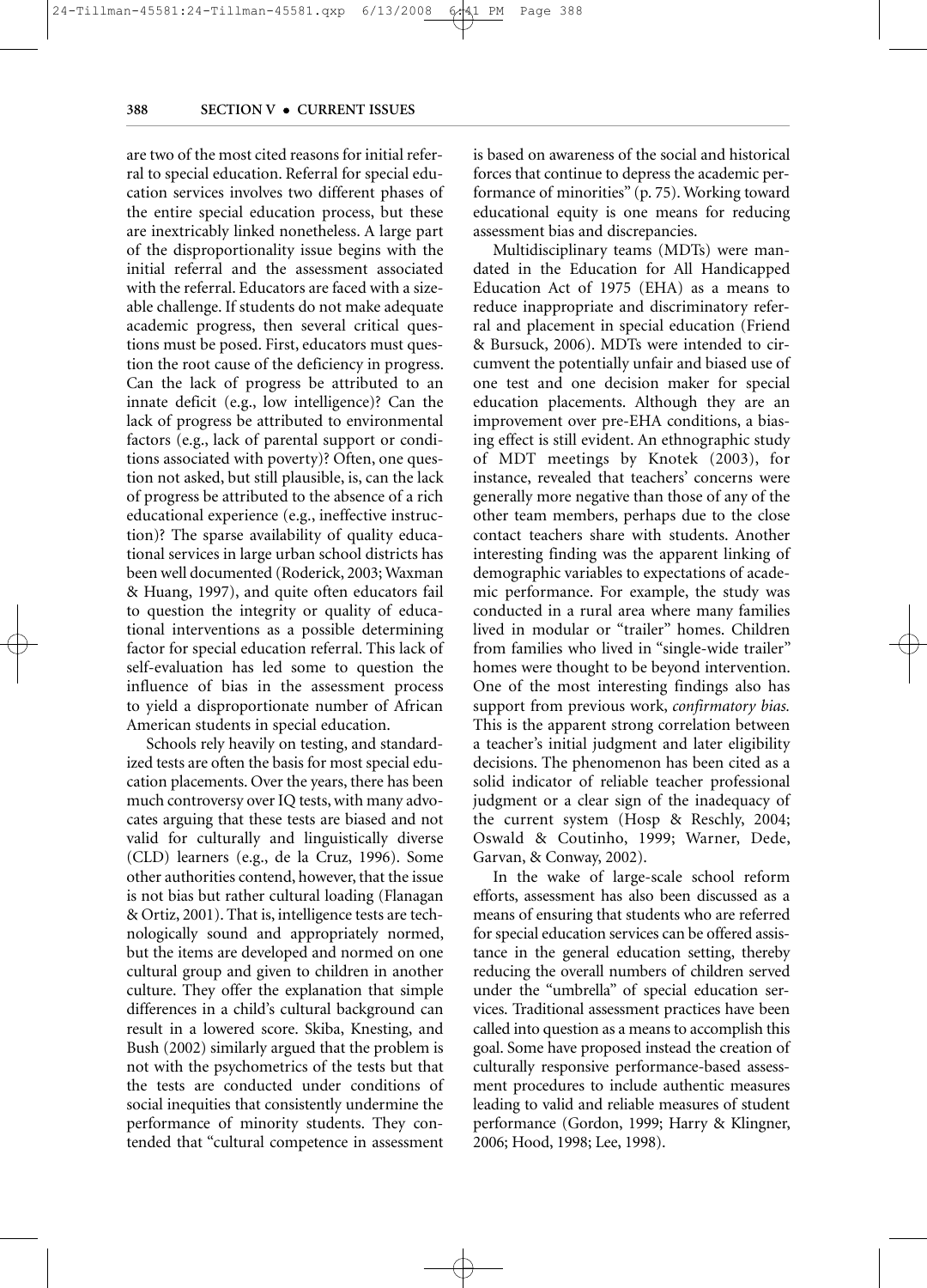24-Tillman-45581:24-Tillman-45581.qxp 6/13/2008 6:41 PM Page 389

#### **Teacher Attitudes and Expectations**

Educators and administrators play a vital role in determining students' academic success or failure (Jacobson, 2000). The attitudes and expectations these professionals maintain about their students' current performance, motivation, and future potential is another factor contributing to the disproportionate representation of African American students in special education. The relationship between student and teacher is a vital one for many students of color. For a number of children, learning is a collective process, characterized by a genuine need to view learning experiences from a broad context, enabling them to make connections between content and the environment (Gay, 2004). If teachers espouse a tentative or negative attitude about a student's potential, it is possible that students sense this and underperform. The combined factors of bias, attitude, and expectations can actually cloud the decision-making process in regard to objective measures of genuine learning needs. Several scholars have highlighted the manifestation of expectations and attitudes by documenting the following: (a) *movement styles* or the way in which students of color use body language to communicate is often misunderstood by educators and administrators from the dominant culture (Neal, McCray, & Webb-Johnson, 2001); (b) *differentiated expectations* or simply expecting that students from diverse backgrounds will not perform based solely on demographic features (e.g., race or ethnicity; Warren, 2002); and (c) *negative teacher-student interactions*, characterized by less time spent on students' questions (Casteel, 2000), less positive verbal press bestowed on African American students (Casteel, 1998), and less satisfaction with overall school experiences as early as the third grade (Baker, 1999). The lowered expectations based on demographic variables alone indicate that the referral process is not based on sound professional judgment but rather preconceived notions about race.

#### **Social Justice**

It is almost impossible to overstate the impact and importance of the disproportionate issue of African American students in special education (Arnold & Lassmann, 2003). The current state of educational affairs would seem to suggest that one sect of the student population is incapable of learning and making acceptable academic progress. This notion is clearly counter to the basic premise of the American educational system, "all students can learn." Even the more liberal notion of "all students can learn something" seems to be challenged by the alarming number of African American students who do not complete 12 years of formal education. The impact of culture on teaching and learning must be brought to the front and center of education (Nieto, 2000). Patton and Townsend (1999) encouraged educators to come to terms with the very real presence of "power and privilege," influencing the selection of curriculum, development and implementation of school-wide programming, and instructional methods used in individual classrooms. The presence and promotion of dominant cultural beliefs about the nature of schooling often comes into direct conflict with the learning, movement, and cognitive styles of African American students (Parsons, 2003).

A large portion of this nation's teaching force is made up of European American females. Much of this population lacks the direct experience as well as the technical knowledge of effective instructional methodology for CLD student populations (Voltz, Brazil, & Scott, 2003). Although there is no evidence to support educators of one particular race or ethnicity as being incapable of teaching a student from a different race or ethnicity, there is a distinct knowledge that is required to teach all children, especially those from diverse cultural and linguistic backgrounds (Howard, 2001).

The organization of schools must also be examined as a contributing factor to the overall state of education for African American students in special education. One of the concerns is the convenient practice existing in schools that may benefit adults and undermine the education and civil rights of children. For example, debates continue about the effectiveness of tracking (see Grossman, Utley, & Obiakor, 2003, for pros and cons of tracking), and yet there is no clear consensus whether the practice should remain or be jettisoned from educational practice altogether. Some authorities speculate that tracking and special education are used to avoid the mandates of *Brown vs. Board of Education* (Ferri & Connor, 2005) and that designations such as *LD* and *dyslexia* were long used by European American parents as a way to explain the poor performance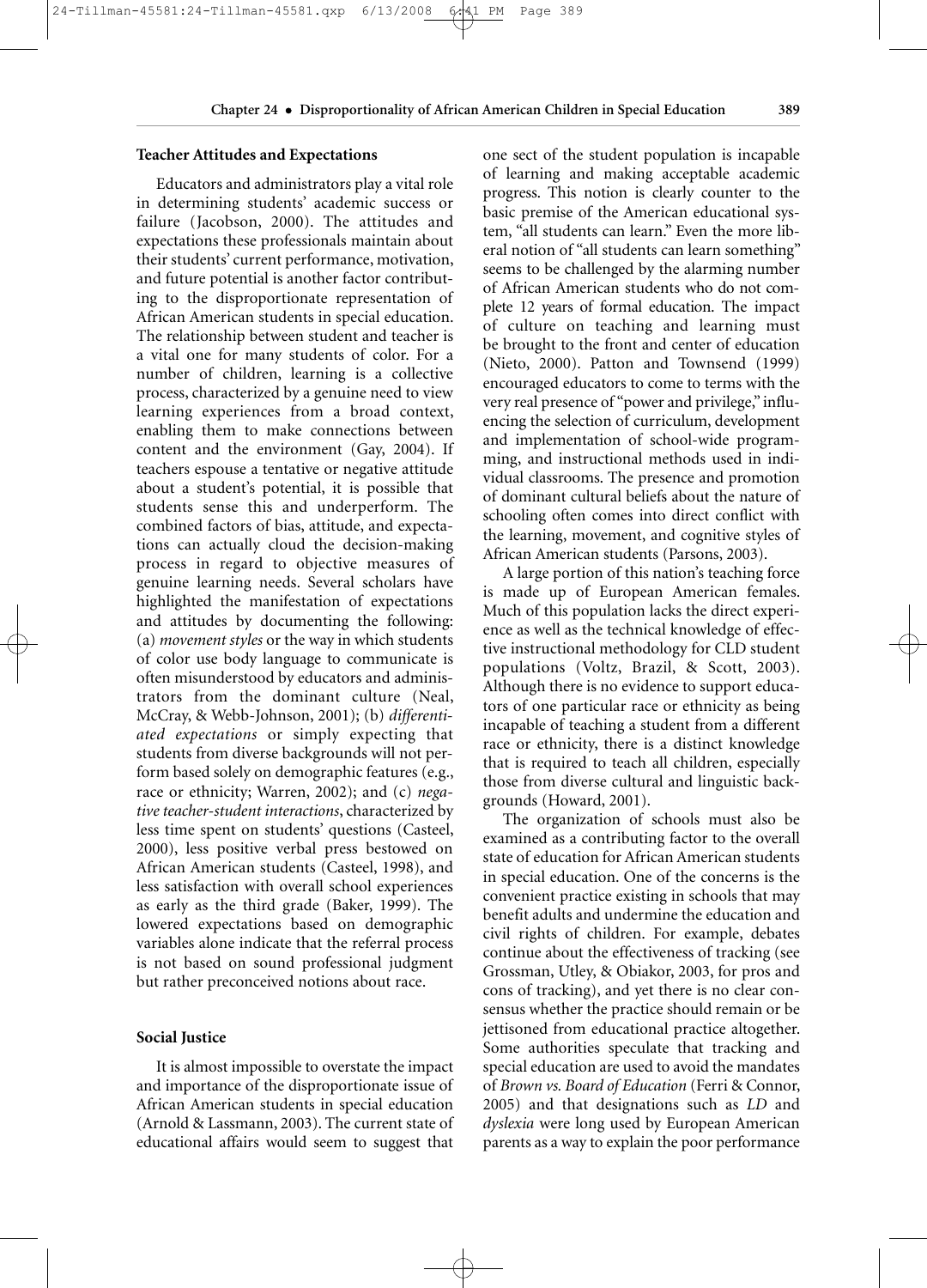of their children but also to avoid mixing their children with minorities (Ferri & Connor, 2005; Harry & Klingner, 2006). Early in her public school career the first author directly experienced this type of integration resistance on the part of many European American parents in a large urban district. Several classrooms for students with LD had been constructed in the basement of one predominately White elementary school. The parents strongly protested against the addition of these classes and did not relent until they learned that most of the special education students were White and that few, if any, of the Black children would be integrated into the all-White general education classes. Another, not uncommon, incident was when a school psychologist argued against the placement of a European American middle-class student into the program for students with MMR because this child came from a more sophisticated background compared with most of the children placed in such programs. The school psychologist felt that these classes would not permit this youngster to grow, as would be the case if he remained in the programs for children with LD, who were predominately European American. The clear implication was that programs for children with MMR were the domains of the poor and the minority, where the expectations for progress were minimal.

Another related example is that many administrators will assign teachers to classes based on an attempt to reward or even punish educators for past deeds. This practice neglects the needs of children, especially those with the greatest needs, who are quite often paired with the least qualified of the teaching staff (Stringfield, 1997). Borderline students exposed to inadequate teaching conditions will be further marginalized and placed at an even greater risk for special education programming. The social injustice found in the educational system for African American students requires a fundamental change. The inequities need to be recognized and greater effort put forth to provide early and effective instruction for all students.

#### **ADDRESSING DISPROPORTIONALITY**

#### **Legislative Interventions and Disproportionality**

The latest reauthorization of the Individuals with Disabilities Education Improvement Act (IDEA/IDEIA—previously known as the Education of the Handicapped Act, 94–142) of 2004 includes some provisions that specifically target the disproportionality of minority students. The latest bill permits schools to determine LD eligibility without relying on the IQ discrepancy model. As noted previously in this chapter, IQ testing has long been considered discriminatory against minorities, particularly African Americans. One alternative and potentially promising model that has received much attention is response to intervention. Within this model, interventionists systematically use a series of interventions with learners who evidence risk markers for LD. Over a period of time, learners who fail to respond to these interventions and do not make substantial academic progress may be viewed as having specific LD and are programmed accordingly. Additionally, the 2004 authorization provides for professional development funds so that school personnel may acquire skills relative to effective instruction and positive behavioral interventions to limit the overidentification of students. Ostensibly, this provision is aimed at general educators who need to become more skilled in teaching and managing the behaviors of low-performing students, whose problem behaviors are aggravated by inadequate schooling and poor classroom management. Disability designations for many African American students may well be a function of the instructional failure of the school.

A third provision of IDEA 2004 is that school districts with significant rates of disproportionality are expected to implement pre-referral programs that could minimize the overidentification problem. Such programs are expected to provide well-designed effective interventions that will enable at-risk learners to be maintained in general education programs. Although these specifications are made through special education legislation, the professional implications are mainly for general rather than special educators. The goal is not simply to reduce the numbers of children placed in special education but, more important, to ensure school programs that result in academic and social competence.

Another legislative act that includes provisions for disproportionality is No Child Left Behind (NCLB), formerly the Elementary and Secondary Education Act of 1965. The law attempts to reduce racial achievement disparities and disproportionality by educational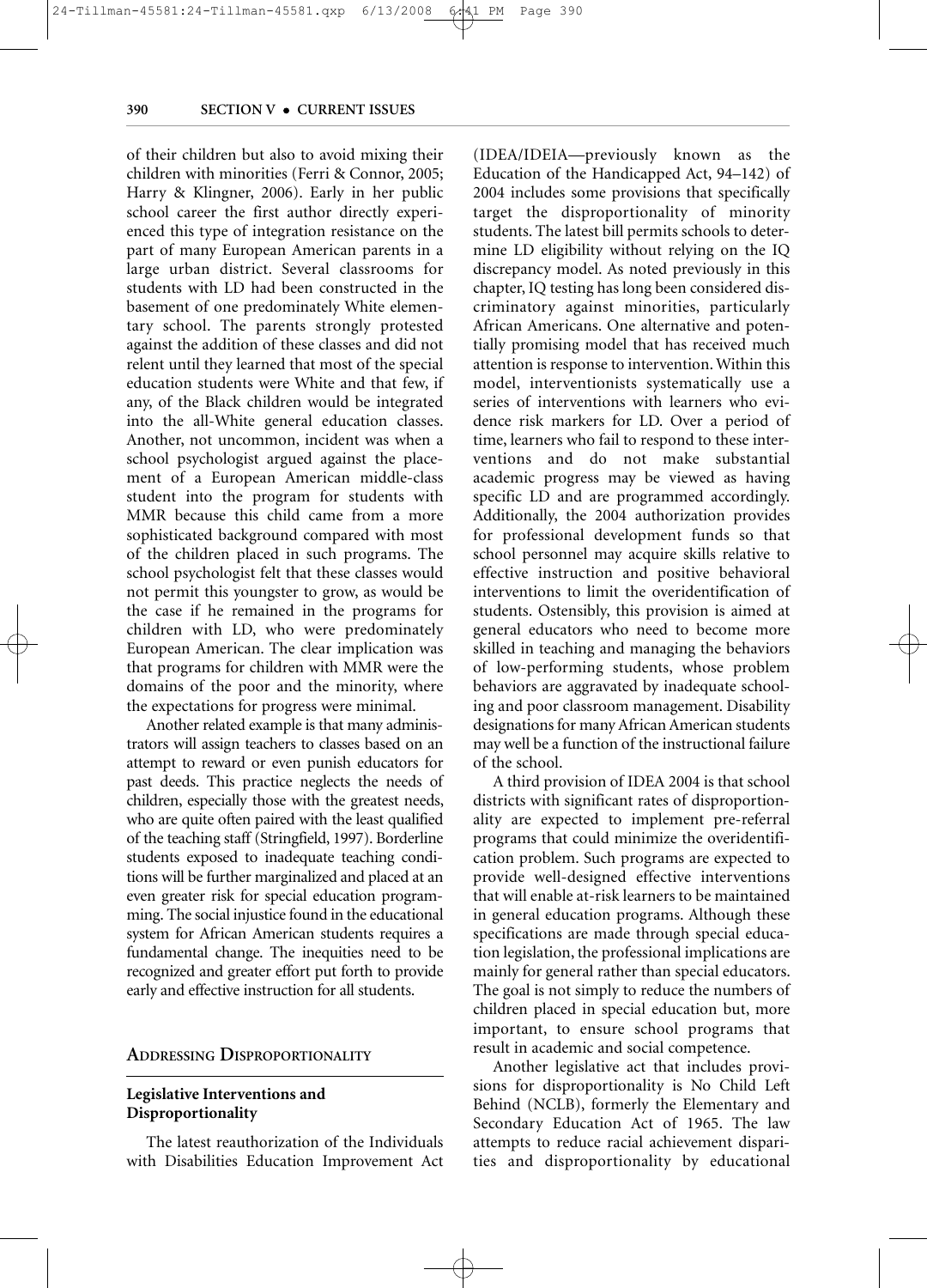accountability. The principal tool of accountability is through statewide tests where all students in Grades 3 through 8 are tested annually in reading and math. This testing includes minorities, students with disabilities, and students who are English language learners, who are expected to make adequate yearly progress until they display competence in year 2014. Districts are expected to disaggregate their test data so the progress of these subgroups can be monitored. Prior to NCLB, students with disabilities typically were excluded from large-scale testing. This policy often led to placing low-performing students in special education to avoid including their poor test scores in the school's test data. If these children's skills are not assessed, there is little pressure to enhance their performance thus, there is little accountability. NCLB is intended to remove the incentive to either overor misidentify students with disabilities as well as to ignore the lack of progress of students with disabilities. Despite these laudable goals, NCLB has been severely criticized (e.g., Meier & Wood, 2004). One of the most common criticisms by both educators and policymakers is the lack of funds allocated by the law to fund these mandates. Meier and Wood pointed out that the law failed to equalize the funding. Some of the wealthiest districts in the country spend at least 10 times more than the poorest districts on education. It is not realistic to expect poor and minority students to progress commensurately with their more affluent peers when they are being taught in inadequate schools.

Another concern pertains to "high-stakes" testing intended to increase accountability. These tests are labeled *high stakes* because they have contingencies attached to them. Some of the contingencies are placed on students so that students are not permitted to matriculate through school or to graduate if they do not pass state tests. Several authorities complain that these conditions unfairly punish students for the failures of schools and the larger society in that students are held accountable for material that they have not been taught (La Roche & Shriberg, 2004). A related issue is that NCLB causes schools and teachers to focus on test-taking skills rather than addressing individual learning needs. The data on the beneficial effects of high stakes testing are equivocal (Rosenshine, 2003). There is no question that accountability is important to curbing the problems of overidentification for African American students; whether the current testing procedures will help achieve that goal is yet to be determined.

#### **Early Interventions**

For children at the greatest risk, early intervention needs to parallel, if not exceed, those services that are currently available to families of infants with low-incidence disorders such as sensory disabilities, Down syndrome, and autism. CLD children born into families with specific markers associated with severe school failure (e.g., extreme poverty, premature parenting, parent criminality, family disorganization) need to be targeted, as well, for early intervention. These interventions should include family support/ education, health services, sustained high-quality care, and cognitive stimulation. Preschool children from this population need access to high-quality preschool programs. Recent scientific reports indicate that quality early childhood child care has lasting effects. Campbell, Pungello, Miller-Johnson, Burchinal, and Ramey (2001) found high-quality early childhood child care to have a lasting effect on cognitive and academic development even into adulthood. Similarly, for slightly older children, Conyers, Reynolds, and Ou (2003) reported that 4- and 5-year-olds who participated in half-day preschool had 32% fewer special education placements than did their nonparticipating peers. Discrepancies between the two groups were noted as early as first grade, and treatment students who did experience special education had fewer years of placement than did those without preschool experience. An important emphasis needs to be placed on high-quality early learning programs. In some cases the school programs for many low-income children are of such poor quality that its developmental impact is questionable (Horm, 2003).

Teachers of young at-risk children need to be able to provide explicit, systematic, and intensive instruction to reduce or eliminate learning problems. Teachers need to be able to identify children at the greatest risk, to assess their learning needs, and to implement empirically validated curricula effectively to remedy or minimize potential learning problems. There is a real need to upgrade teacher preparation programs of young children so that teachers can skillfully apply valid early interventions before learning and behavior problems take root. Stress needs to be placed not only on remediation for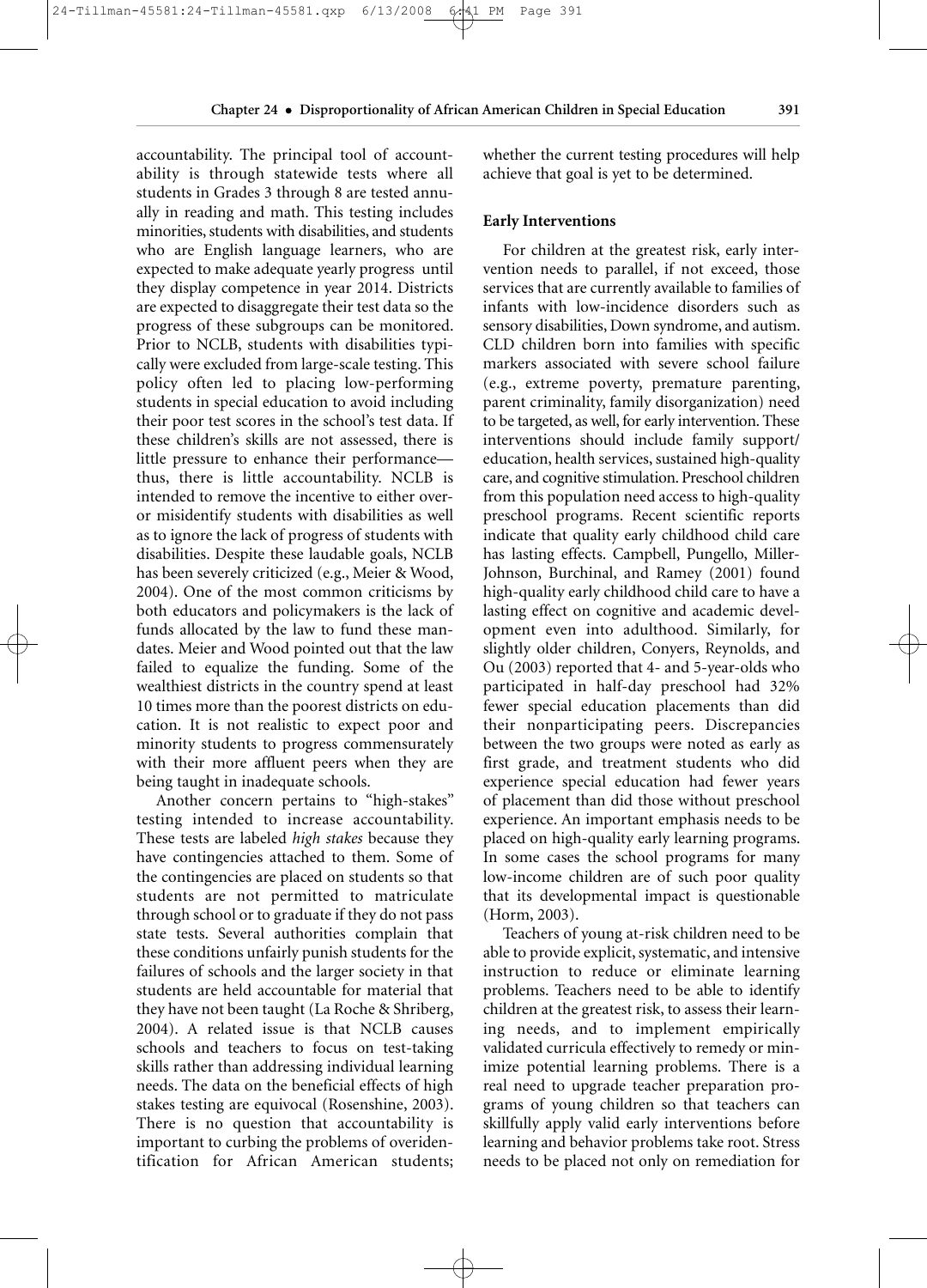those at risk for school failure but also on stimulating the cognitive abilities of youngsters who show promise of giftedness.

#### **Intervening in the Referral Process**

An important step in addressing the overidentification of African American children in special education is intervening at the point of referral. If prevention strategies in the form of early childhood intervention have not been employed, school personnel need to pursue high-quality interventions at the point of referral considerations. There is evidence that nearly 90% of referred children will be placed and that the teacher's decision greatly influences whether a child will eventually be removed from the general education classroom (Harry, Klingner, Sturges, & Moore, 2002). Prior to assessing the child, an assessment of environmental and instructional factors needs to take place. Influential environmental factors include (a) working conditions within the school system; (b) pressures within the school; and (c) the ecology of the classroom. Quality assessments need to be comprehensive and thorough, taking into consideration the ecology of the child as well as behavioral and cognitive factors. Loe and Miranda (2002) pointed out that in urban areas, partly due to large caseloads, thorough evaluations are often sacrificed in the interest of expediency. Information about the student's classroom is extremely important. For example, behaviorally vulnerable boys enrolled in disorderly first grade classrooms show trajectories of increasingly aggressive behavior (Harry et al., 2002). Classroom discipline needs to enter into the referral intervention because the classroom decorum indicates the degree to which classroom disruption may be contributing to the target child's behavior or cognitive problems. It is also important to note the quality and quantity of instruction the student receives.

There is legitimate concern regarding the perceptions and skills of teachers of urban students. Some studies show that teachers are more likely to refer minority students to special education (e.g., Riccio, Ochoa, Garza, & Nero, 2003). Other researchers point out that urban teachers are more likely than their suburban counterparts to have questionable qualifications, experience, preparation, commitments, and pupil expectations (Kozleski, Sobel, & Taylor, 2003; Pang & Sablan, 1998; Skiba, Simmons, Ritter, Kohler, & Wu, 2003). These concerns justify the scrutiny of school and teacher factors before labeling and placing African American students in special education. After assessing the teacher's experience, instructional skill, management skill, and pupil perceptions, and the quality of the instruction provided the student previously by this teacher, in some cases, the most appropriate steps might be first to place the student in another general education classroom with a highly qualified teacher.

Once the teacher's qualifications are ascertained, the next step would be to proceed with instructional interventions within the general education classroom. Gravois and Rosenfield (2006) discussed the importance of instructional consultation teams in reducing the disproportionate referrals of minority students. The teams in their study focused on how to solve problems and structure interventions to help students become successful in the classroom. Teachers in 13 schools were trained and coached in interventions for their referred students. The results showed that minority students in the treatment schools, as compared with the controls, were much less likely to be referred or placed in special education. Longitudinal research would be of interest in such studies to determine if students who are maintained in general education continue to make progress and if they outperform their peers in nonintervention schools.

#### **Effective Instruction**

Too often African American children, especially poor children, enter the schooling process with one half of the language and academic readiness of their more affluent peers (Hart & Risley, 1995, 1999). Their unreadiness sets the occasion for a path of increasingly greater failure. After a sufficient period of failure, the schools will initiate the process of labeling and special education placement. Schools are challenged to interrupt this cycle and redirect these students onto a more productive path through effective instruction. The importance of challenging curricula, effective teaching, and robust learning cannot be overemphasized. Rosenshine (1987, 2002) identified seven components shown to be effective in the existing research. He noted that good instruction consisted of *clear academic focus* and *clear learning goals* (called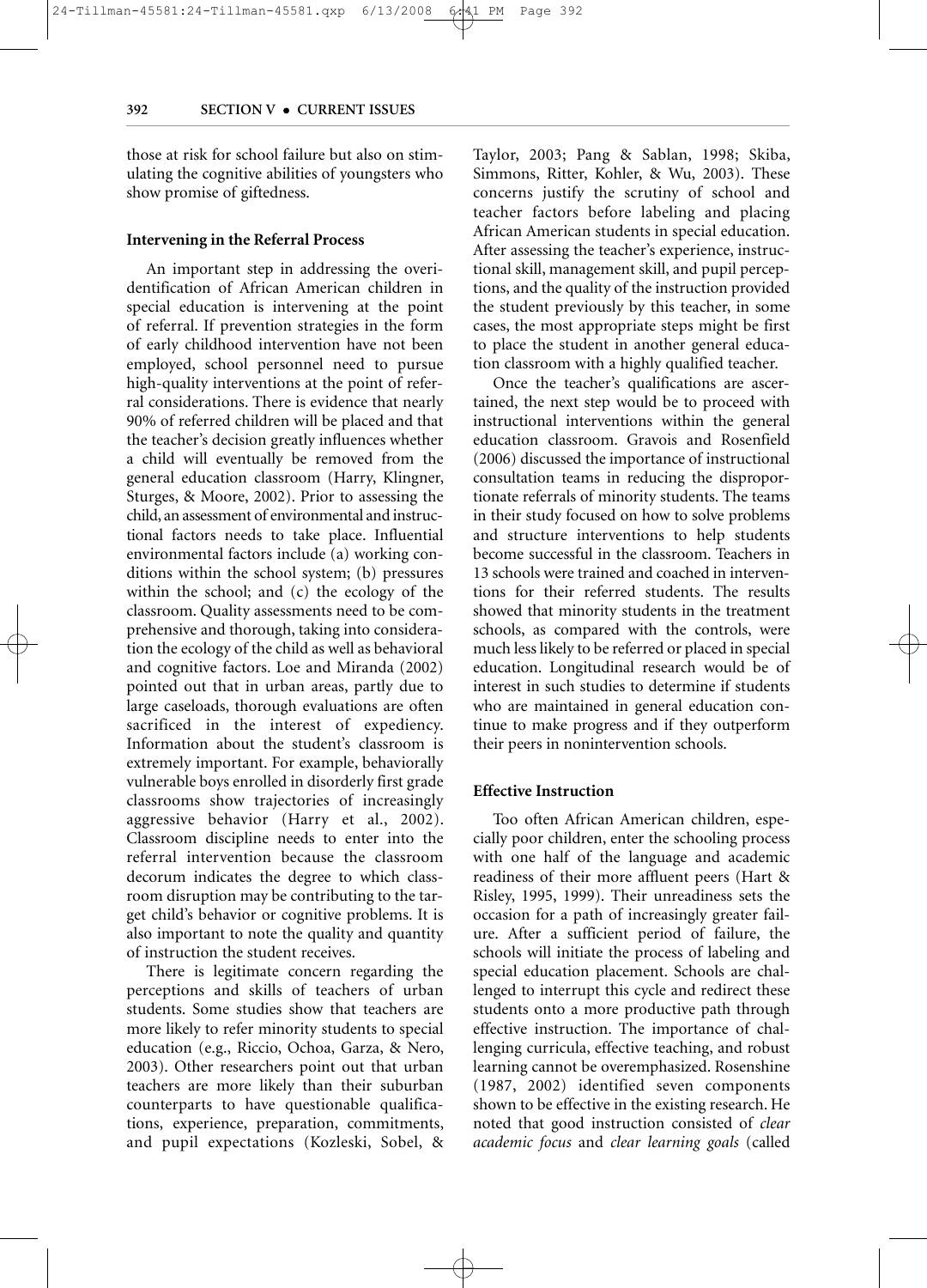pinpoints*).* Instructors need to know exactly what they are trying to accomplish and how the learner will exhibit the targeted behavior. A clear goal, for example, would be to know that you expect the learner to read 60 correct words per minute with comprehension at the end of first grade. *Comprehensive content coverage* requires that students are taught all the relevant curriculum material and there is *ongoing monitoring of student performance.* The fifth and sixth components are *high rates of overt responding* and *immediate student feedback.* The *immediate and complete correlation of errors* are important to make sure that students have high rates of correct responding and the instruction is *fast paced.*

24-Tillman-45581:24-Tillman-45581.qxp 6/13/2008 6:41 PM Page 393

An important research finding in recent years is that poor instruction in urban classrooms is characterized by few opportunities for students to respond to the instructional material (Arreaga-Mayer & Greenwood, 1986). Arreaga-Mayer and Greenwood proposed that for urban students to receive the same number of opportunities as students in the suburbs they would have to remain in school for the entire summer. Active student responses that can be produced in various forms (e.g., choral responding, response cards, peer tutoring, repeated readings, and direct instruction) have been shown to be effective in increasing academic performance as well as student attendance (Heward, 2006; Lambert, Cartledge, Lo, & Heward, 2006).

The lessons of good, active student responding are characterized by high rates of oral and written student responses and are so tightly structured that students are constantly engaged in academic responding with limited opportunities to act otherwise. For primary-aged children, a good model of these principles can be seen in the Early Reading Intervention (Simmons & Kame'enui, 2003) program. This scripted curriculum has been used successfully to reduce the reading risk of kindergarten and first-grade children (e.g., Musti-Rao & Cartledge, 2007; Simmons et al., 2002). Since a combination of reading and behavior problems is the number one reason for referral to special education, it is imperative that school personnel be able to intervene effectively in these areas. Another model that employs these features for a broader age range is Direct Instruction (DI; e.g., Engelmann, Becker, Carnine, & Gersten, 1988). DI has been researched over several decades with consistently positive reports, particularly with low-income African American students. Many reports from DI schools evidence high academic achievement, good discipline, eager learning, and purposeful academic responding in African American students (Lindsay, 2004; Nadler, 1998; Raspberry, 1998).

An extremely important outcome noted in many of these DI schools is a reduced reliance on special education in restrictive, self-contained classes/schools. As noted in a previous publication (Cartledge, 1999), the first author was greatly encouraged when she observed urban African American males identified with behavior problems fully integrated into general education DI classes. The classes were so highly structured and well taught that the typical uninformed observer could not easily pick out the students diagnosed with behavior disorders.

#### **Behavior Management**

A major factor in improving the schooling and overall success of African American students is to empower school personnel to be *proactive* rather than reactive. This means that school personnel must become skilled in behavior management strategies that enable them to create school environments that motivate students to act according to school and classroom rules, as well as foster positive interpersonal interactions with peers and authority figures. A promising model that has emerged in recent years is Positive Behavior Interventions Supports (PBIS; e.g., Lewis & Sugai, 1999). In contrast to the zero-tolerance policies that emphasize punishing instead of positive consequences, PBIS is designed to stress positive incentives to motivate students to be socially appropriate. PBIS is designed to provide (1) *primary interventions,* where all students are taught school rules and positively reinforced for compliance; (2) *secondary interventions,* where students who fail to respond sufficiently to primary interventions receive more direct instruction and support through small group interventions; and (3) *tertiary interventions* for students who fail to respond to the first two levels. These are the students at the greatest risk, and individualized interventions may be effective in preventing or minimizing special education placements.

Lo and Cartledge (2006) employed tertiary interventions in the form of functional behavior assessments (FBAs) and behavior intervention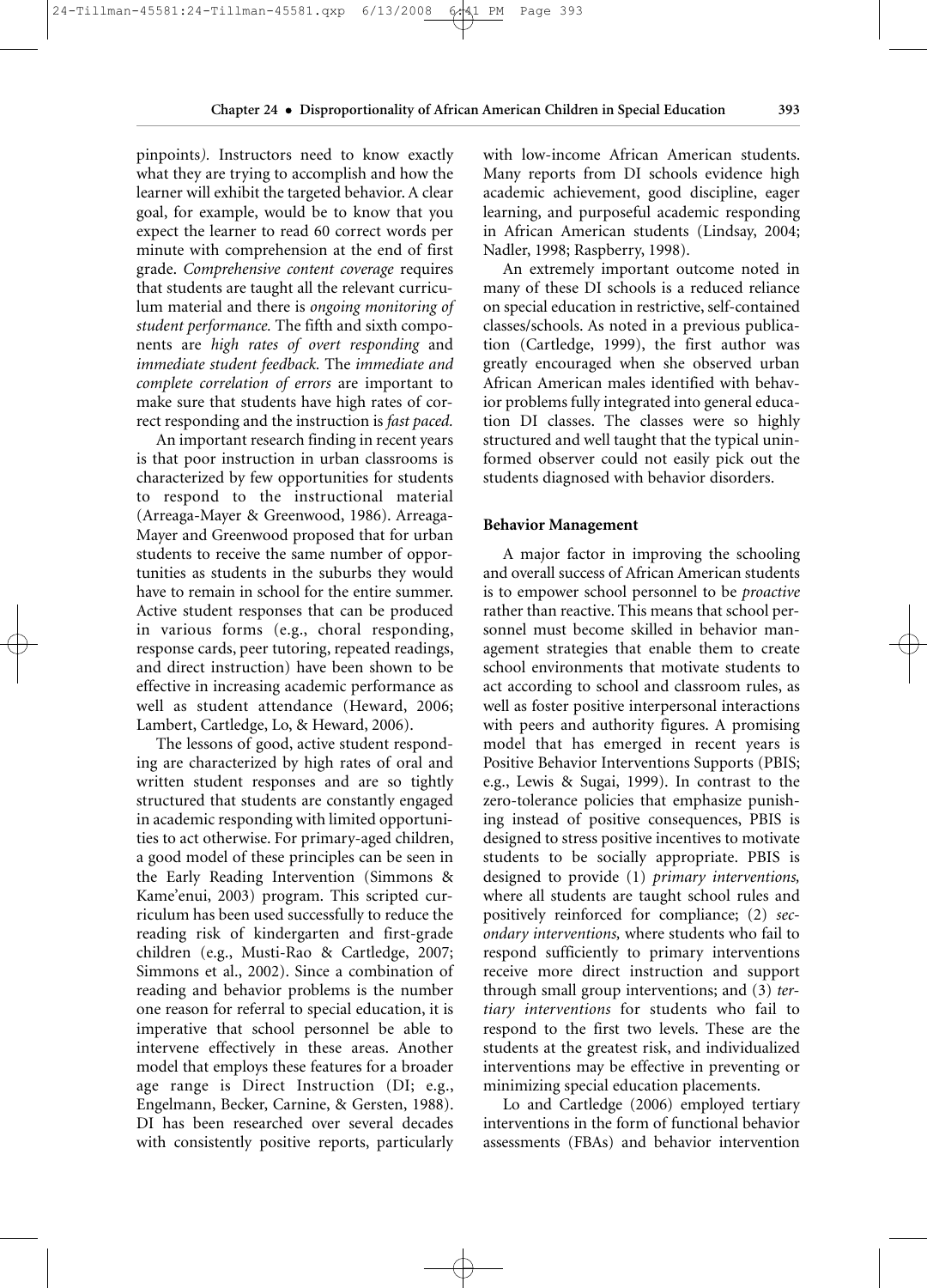plans (BIPs) to reduce and prevent the special education risk for four African American males. A functional assessment indicated that the function of the disruptive behavior for all four students was to gain teacher attention. Intervention involved teaching the students how to solicit teacher attention appropriately and how to monitor their own behavior. Reductions in classroom disruptive behaviors were observed for all students. Furthermore, students were either maintained in general education settings or were not referred for more restrictive special education settings. Behavioral interventions are extremely important for young children, before maladaptive behavior patterns are permitted to metastasize. Many teachers are unskilled in behavior management strategies and tend to resort only to punishing or exclusion practices, which are often counterproductive. Yurick and Cartledge (2006), for example, coached a kindergarten teacher to use a token economy combined with precision requests (Rhode, Jenson, & Reavis, 1992) to reduce the total disruptive behaviors of eight males (seven African American and one European American). The children were first taught the expected behaviors and then rewarded when they complied. The data from this intervention showed that disruptive behaviors declined when the token economy was introduced but declined even further when the teacher began using precision requests. That is, the teacher learned firm and precise ways to deliver directions to noncompliant children through a systematic procedure that resulted in reductive measures for nonresponding. A critical understanding with these findings is the importance of teachers developing key management skills that help African American children, particularly males, become more adaptive in their behavior and more successful in the classroom.

#### **Parental Advocacy**

Parents of African American students need to be vigilant about the schooling of their children. Parents need to become familiar with the developmental milestones from infancy to determine if their children are developing in an age-appropriate manner. If delays are noted, parents should not hesitate to seek professional assistance because early interventions are key to ameliorating disabilities. Even if a child appears to be developing typically, parents need to make sure their children are making satisfactory progress in all school programs, including preschool. For instance, on entering kindergarten the parent should request a readiness assessment (e.g., Dynamic Indicators of Basic Early Literacy; Good & Kaminsky, 2002) to make sure the child is performing at benchmark. If not, interventions need to be implemented immediately and monitored closely. Even if at benchmark, the parent needs to request a midyear assessment to make certain the child is making expected progress. If not, intensive interventions are in order. The interventions are to be delivered by the school with reinforcement at home. Parents need to insist on interventions and should not be made to feel guilty for their child's lack of progress. Nor should they have to assume full responsibility for remedying their child's learning problems. African American parents need to build alliances with other parents and parent organizations that will help them identify resources and advocate for their children. In addition to parent organizations for all children with special needs (e.g., Pacer Center; www.pacer .org/about .htm), there are national organizations that focus exclusively on African American children (e.g., National Association for the Education of African American Children with Learning Disabilities; www.charityadvantage .com/aacld/HomePage.asp). These organizations encourage parents to utilize the legal process to obtain the services needed to promote their children's success.

#### **Professional Development**

Children are labeled and placed in special education programs only after an extended period of failure in general education classrooms. For many children improvements in school performance can be brought about through increased teacher support and effective instruction/behavior management practices. Preservice and in-service training for general education teachers needs to be designed to equip personnel with critical competencies in teaching reading and social skills. The emphasis is on these abilities because deficits in these areas are most predictive of special education referrals/ placements for African American students.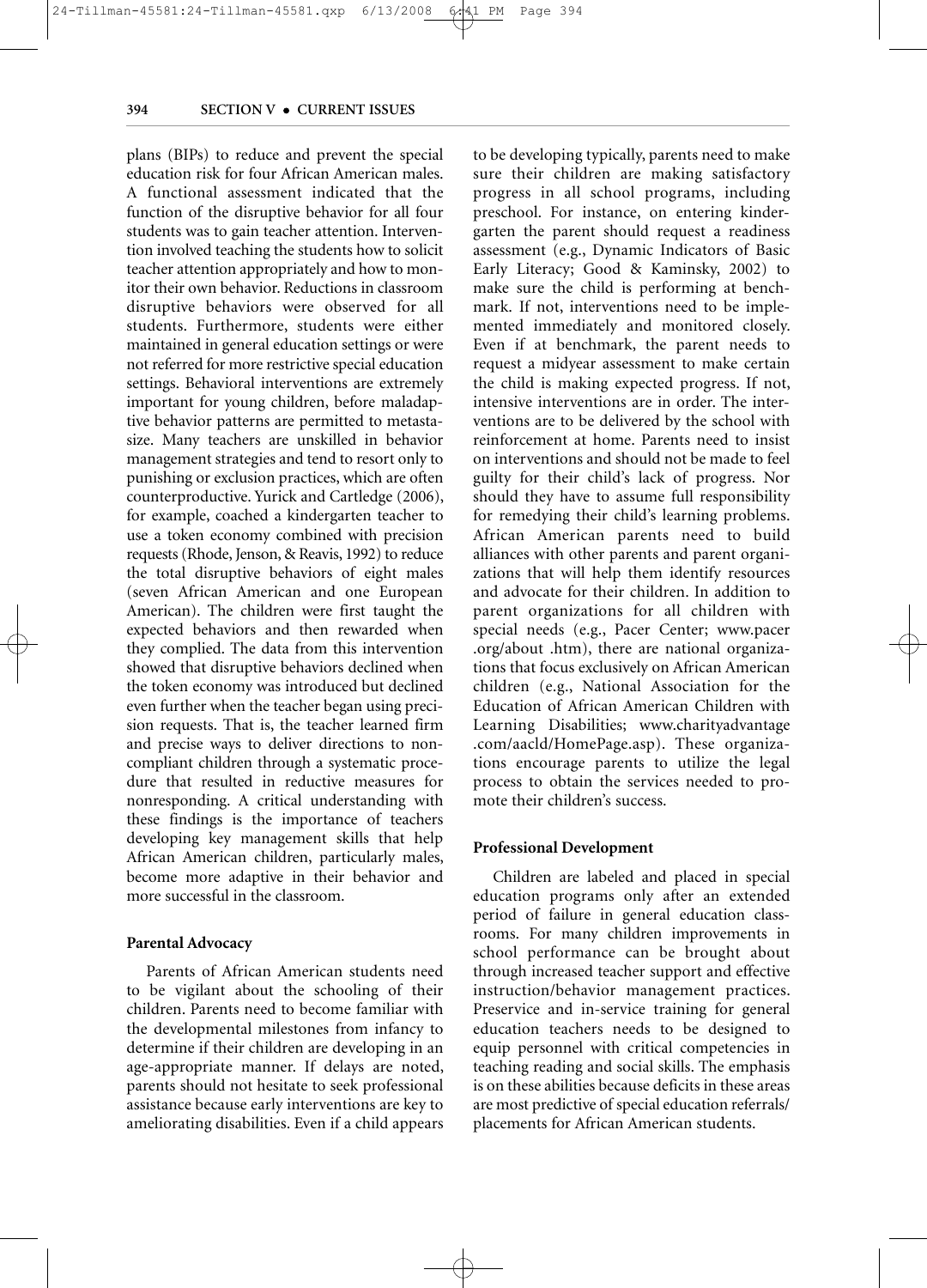#### **Cultural Competence**

School personnel need to acquire an understanding of children's backgrounds so that they accurately and effectively perceive children's behaviors, display respect for children and their culture, design strategies effective in helping children become most adaptive in their behavior, and acquire skill in recruiting and involving CLD families in the schooling process. Teachers who are able to incorporate cultural understanding into effective instruction strategies are best equipped to ward off disproportionate special education for African American learners.

#### **CONCLUSIONS**

The disproportionate placement of African American students in special education is a long-standing complex issue. It is also part of a larger problem related to the disparity in academic achievement between African American and European American students. Many factors including inadequate instruction, inappropriate assessments, low expectations, poverty, and racism seem to help account for this phenomenon, but delineating exact causes may be an extremely time-consuming, futile exercise. Efforts aimed at prevention and early intervention are probably most meaningful and productive. The research literature is replete with good evidence of effective instructional and behavior interventions that greatly reduce the need for special placements. The focus needs to be placed on educators who resist acquiring the cultural, instructional, and management competencies needed to remedy this problem.

#### **REFERENCES**

Allen, B. A., & Boykin, A. W. (1992). African-American children and the educational process: Alleviating cultural discontinuity through prescriptive pedagogy. *School Psychology Review, 21*(4), 586–596.

Arnold, M., & Lassmann, M. E. (2003). Overrepresentation of minority students in special education. *Education, 124*(2), 230–236.

Arreaga-Mayer, C., & Greenwood, C. R. (1986). Environmental variables affecting the school achievement of culturally and linguistically

different learners: An instructional perspective. *NABE: The Journal for the National Association for Bilingual Education, 10*(2), 113–135.

- Baker, J. A. (1999). Teacher-student interaction in urban at-risk classrooms: Differential behavior, relationship quality, and student satisfaction with school. *The Elementary School Journal, 100*(1), 57–70.
- Blanchett, W. J., Mumford, V., & Beachum, F. (2005). Urban school failure and disproportionality in a post-Brown era. *Remedial and Special Education, 26,* 70–81.
- Campbell, F. A., Pungello, E. P., Miller-Johnson, S., Burchinal, M., & Ramey, C. T. (2001). The development of cognitive and academic abilities: Growth curves from an early childhood educational experiment. *Developmental Psychology, 37,* 231–242.
- Cartledge, G. (1999). African-American males and serious emotional disturbance: Some personal perspectives. *Behavioral Disorders, 25*(1), 76–79.
- Casteel, C. A. (1998). Teacher-student interactions and race in integrated classrooms. *Journal of Educational Research, 92*(2), 115–120.
- Casteel, C. A. (2000). African American students' perceptions of their treatment by Caucasian teachers. *Journal of Instructional Psychology, 27*(3), 143–148.
- Conyers, L. M., Reynolds, A. J., & Ou, S.-R. (2003). The effect of early childhood intervention and subsequent special education services: Findings from the Chicago Child-Parent Centers. *Educational Evaluation and Policy Analysis, 25,* 75–95.
- Coutinho, M. J., & Oswald, D. P. (2005). State variation in gender disproportionality in special education: Findings and recommendations. *Remedial and Special Education, 26,* 7–15.
- Coutinho, M. J., Oswald, D. P., & Forness, S. R. (2002). Gender and sociodemographic factors and the disproportionate identification of culturally and linguistically diverse students with emotional disturbance. *Behavioral Disorders, 27*(2), 109–125.
- de la Cruz, R. E. (1996). *Assessment-bias issues in special education: A review of literature* (ERIC Document Reproduction Service No. ED390246).
- Donovan, M. S., & Cross, C. T. (Eds.). (2002). *Minority students in special and gifted education.* Washington, DC: National Academy Press.
- Dunn, L. M. (1968). Special education for the mildly retarded—Is much of it justifiable? *Exceptional Children, 35,* 5–22.
- DuPaul, G. J., Jitendra, A. K., Tresco, K. E., Junod, R. E. V., Volpe, R. J., & Lutz, J. G. (2006). Children with attention deficit hyperactivity disorder: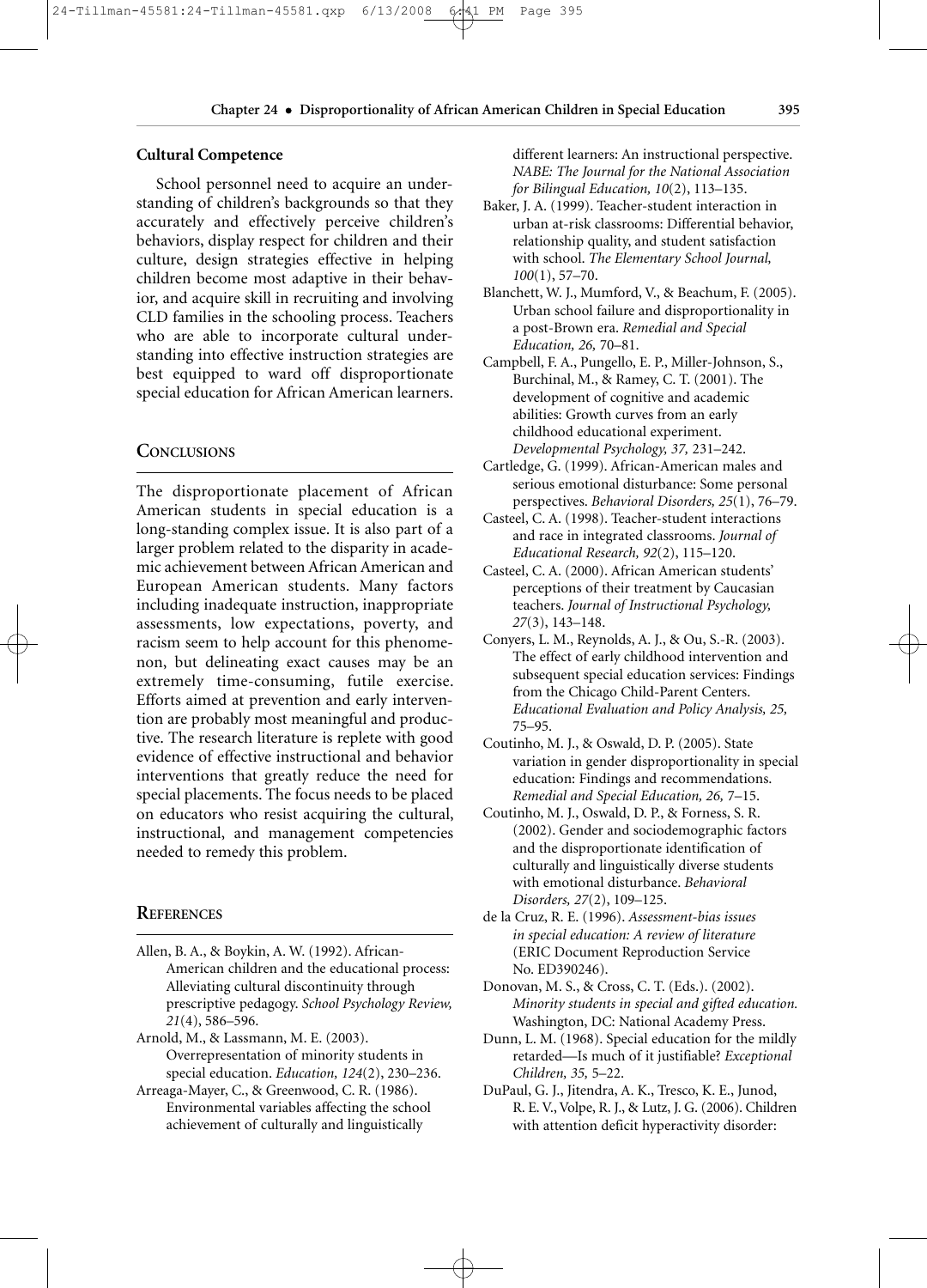24-Tillman-45581:24-Tillman-45581.qxp 6/13/2008 6:41 PM Page 396

#### **396 SECTION V** • **CURRENT ISSUES**

Are there gender differences in school functioning? *School Psychology Review, 35,* 292–308.

- Englemann, S., Becker, W. C., Carnine, D., & Gersten, R. (1988). The Direct Instruction follow through model: Design and outcomes. *Education and Treatment of Children, 11,* 303–317.
- Ferri, B. A., & Connor, D. J. (2005). Tools of exclusion: Race, disability, and (re)segregated education. *Teachers College Record, 107,* 453–474.
- Fierros, E. G., & Conroy, J. W. (2002). Double jeopardy: An exploration of restrictiveness and race in special education. In D. J. Losen & G. Orfield (Eds.), *Racial inequity in special education* (pp. 39–70). Cambridge, MA: Harvard Education Press.
- Flanagan, D. P., & Ortiz, S. (2001). *Essentials of cross-battery assessment.* New York: Wiley.
- Friend, M., & Bursuck, W. D. (2006). *Including students with special needs: A practical guide for classroom teachers* (4th ed.)*.* Boston: Allyn & Bacon.
- Gardner, R., & Miranda, A. H. (2001). Improving outcomes for urban African American students. *Journal of Negro Education, 70*(4), 255–263.
- Gay, G. (2004). The importance of multicultural education. *Educational Leadership, 61*(4), 30–35.
- Good, R. H., & Kaminski, R. A. (Eds.). (2002). *Dynamic indicators of basic early literacy skills* (6th ed.). Eugene, OR: Institute for the Development of Educational Achievement. Retrieved February 27, 2008, from http://dibels .uoregon.edu
- Gordon, E. W. (1999). *Education and justice: A view from the back of the bus.* New York: Teacher College Press.
- Gravois, T. A., & Rosenfield, S. A. (2006). Impact of instructional consultation teams on the disproportionate referral and placement of minority students in special education. *Remedial and Special Education, 27,* 42–52.
- Grossman, H., Utley, C. A., & Obiakor, F. E. (2003). Multicultural learners with exceptionalities in general and special education settings. In F. E. Obiakor, C. A. Utley, & A. Rotatori (Eds.), *Advances in special education: Effective education for learners with exceptionalities* (pp. 445–463). Stamford, CT: JAI Press.
- Harry, B., & Klingner, J. (2006). *Why are so many minority students in special education? Understanding race and disability in schools.* New York: Teachers College Press.
- Harry, B., Klingner, J. K., Sturges, K. M., & Moore, R. F. (2002). Of rocks and soft places: Using qualitative methods to investigate disproportionality. In D. J. Losen, & G. Orfield

(Eds.), *Racial inequity in special education* (pp. 71–92). Cambridge, MA: Harvard Education Press.

PM

- Hart, B., & Risley, T. R. (1995). *Meaningful differences in the everyday experience of young American children.* Baltimore: Brookes.
- Hart, B., & Risley, T. R. (1999). *The social world of children learning to talk.* Baltimore: Brookes.
- Heward, W. L. (2006). *Exceptional children: An introduction to special education* (7th ed.). Upper Saddle River, NJ: Merrill/Prentice Hall.
- Hood, S. (1998). Culturally responsive performancebased assessment: Conceptual and psychometric considerations. *Journal of Negro Education, 67*(3), 187–196.
- Horm, D. M. (2003). Preparing early childhood educators to work in diverse urban settings. *Teachers College Record, 105,* 226–244.
- Hosp, J. L., & Reschly, D. L. (2003). Referral rates for intervention or assessment: A meta-analysis of racial differences. *Journal of Special Education, 37*(2), 67–80.
- Hosp, J. L., & Reschly, D. J. (2004). Disproportionate representation of minority students in special education: Academic, demographic, and economic predictors. *Exceptional Children, 70*(2), 185–199.
- Howard, T. C. (2001). Powerful pedagogy for African American students: A case of four teachers. *Urban Education, 36*(2), 179–202.
- Irvine, J. J. (1990). *Black students and school failure: Policies, practices, and prescriptions.* New York: Greenwood.
- Jacobson, L. O. (2000). Valuing diversity-students teacher relationships that enhance achievement. *Community College Review, 28*(1), 49–66.
- Knotek, S. (2003). Bias in problem solving and the social process of student study teams: A qualitative investigation. *Journal of Special Education, 37*(1), 2–14.
- Kozleski, E. B., Sobel, D., & Taylor, S. V. (2003) Embracing and building culturally responsive practices. *Multiple Voices, 6,* 73–87.
- La Roche, M. J., & Shriberg, D. (2004). High stakes exams and Latino students: Toward a culturally sensitive education for Latino children in the United States. *Journal of Educational and Psychological Consultation, 15,* 205–223.
- Ladner, M., & Hammons, C. (2001). Special but unequal: Race and special education. In C. Finn, A. J. Rotherham, & C. R. Hokanson (Eds.), *Rethinking special education for a new century*. Washington, DC: Thomas B. Fordham Foundation, Progressive Policy Institute.
- Lambert, M. C., Cartledge, G., Lo, Y., & Heward, W. L. (2006). Effects of response cards on disruptive behavior and academic responding during math lessons by fourth-grade students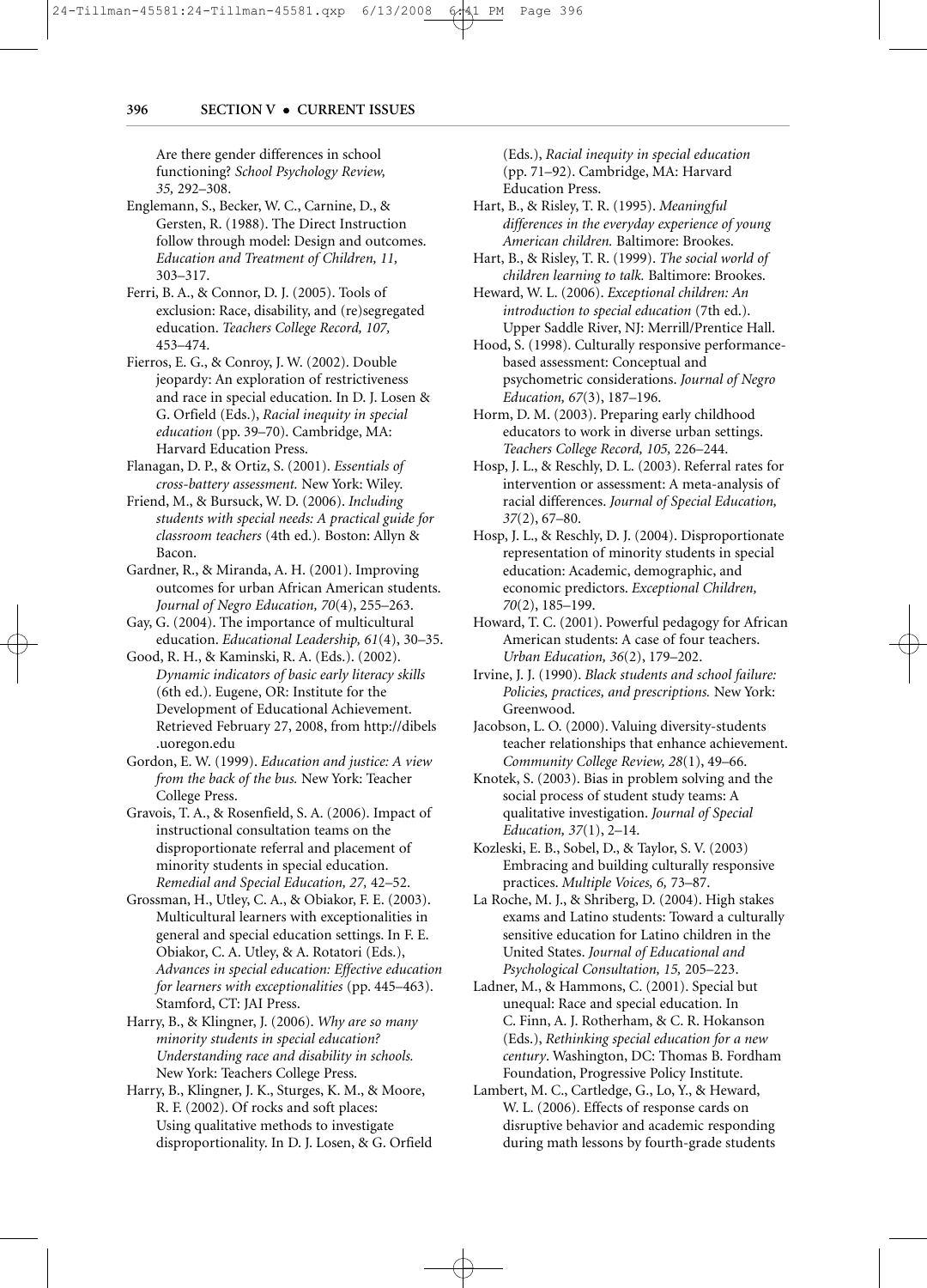**Chapter 24** • **Disproportionality of African American Children in Special Education 397**

in an urban school. *Journal of Positive Behavior Interventions, 8,* 88–99.

- Lee, C. D. (1998). Culturally responsive pedagogy and performance-based assessment. *Journal of Negro Education, 67*(3), 268–279.
- Lewis, T. J., & Sugai, G. (1999). Effective behavior support: A systems approach to proactive schoolwide management. *Focus on Exceptional Children, 31,* 1–24.
- Lindsay, J. (2004). Direct instruction: The most successful teaching model. Retrieved August 13, 2006, from www.jefflindsay.com/EducData .shtml
- Lo, Y., & Cartledge, G. (2006). FBA and BIP: Increasing the behavior adjustment of African American boys in schools. *Behavioral Disorders, 31,* 147–161.
- Lo, Y., & Cartledge, G. (2007). Office disciplinary referrals in an urban elementary school. *Multicultural Learning and Teaching, 2*(1), 20–38*.*
- Loe, S. A., & Miranda, A. H. (2002). Assessment of culturally and linguistically diverse learners with behavioral disorders. In G. Cartledge, K. Y. Tam, S. A. Loe, A. H. Miranda, M. C. Lambert, C. D. Kea, & E. Simmons-Reed (Eds.), *Culturally and linguistically diverse students with behavioral disorders* (pp. 25–36). Arlington, VA: Council for Behavioral Disorders.
- Meier, D., & Wood, G. (Eds.). (2004). *Many children left behind.* Boston: Beacon Press.
- Meyer, G., & Patton, J. M. (2001). *On the nexus of race, disability, and overrepresentation: What do we know? Where do we go? IDEAs that work.* Washington, DC: National Institute for Urban School Improvement, Office of Special Education Programs (OSEP).
- Musti-Rao, S., & Cartledge, G. (2007). Effects of a supplemental early reading intervention with at-risk urban learners. *Topics in Early Childhood Special Education, 27*(2), 70–85.
- Nadler, R. (1998). Failing grade. *National Review, June,* 38–39.
- National Commission on Excellence in Education. (1983). *A nation at risk: The imperative for educational reform.* Washington, DC: Government Printing Office.
- Neal, L. I., McCray, A. D., & Webb-Johnson, G. (2001). Teachers' reactions to African American students' movement styles. *Intervention in School and Clinic, 36*(3), 168–174.
- Nieto, S. (2000). Placing equity front and center: Some thoughts on transforming teacher education for a new century. *Journal of Teacher Education, 51*(3), 180–187.
- Oakes, J. (1994). Tracking, inequality, and the rhetoric of reform: Why schools don't change. In J. Kretovics & E. J. Nussel (Eds.),

*Transforming urban education* (pp. 146–164). Needham, MA: Allyn & Bacon.

- Osher, D., Cartledge, G., Oswald, D., Sutherland, K. S., Artiles, A. J., & Coutinho, M. (2004). Cultural and linguistic competency and disproportionate representation. In R. B. Rutherford Jr., M. M. Quinn, & S. R. Mathur (Eds.), *Handbook of research in emotional and behavioral disorders* (pp. 54–77). New York: Guilford Press.
- Osher, D., Woodruff, D., & Sims, A. E. (2002). Schools make a difference: The overrepresentation of African American youth in special education and the juvenile justice system. In D. J. Losen & G. Orfield (Eds.), *Racial inequity in special education*  (pp. 93–126). Cambridge, MA: Harvard Education Press.
- Oswald, D. P., & Coutinho, M. J. (1999). Trends in disproportionate representation: Implications for multicultural education. In C. A. Utley & F. E. Obiakor (Eds.), *Special education, multicultural education, and school reform: Components of quality education for learners with mild disabilities* (pp. 53–73). Springfield, IL: Charles C Thomas.
- Oswald, D. P., Coutinho, M. J., Best, A. M., & Singh, N. N. (1999). Ethnic representation in special education: The influence of school-related economic demographic variables. *Journal of Special Education, 32,* 194–206.
- Pang, V. O., & Sablan, V. A. (1998). Teacher efficacy: How do teachers feel about their abilities to teach African American students? In M. E. Dilworth (Eds.), *In being responsive to cultural differences: How teachers learn* (pp. 39–58). Thousand Oaks, CA: Corwin Press.
- Parrish, T. (2002). Racial disparities in the identification, funding, and provision of special education. In D. J. Losen & G. Orfield (Eds.), *Racial inequity in special education* (pp. 15–37). Cambridge, MA: Harvard Education Press.
- Parsons, E. C. (2003). Culturalizing instruction: Creating a more inclusive context for learning for African American students. *The High School Journal, 86*(4), 23–31.
- Patton, J. M. (1998). The disproportionate representation of African Americans in special education: Looking behind the curtain for understanding and solutions. *Journal of Special Education, 32*(1), 25–31.
- Patton, J. M., & Townsend, B. L. (1999). Ethics, power, and privilege: Neglected considerations in the education of African American learners with special needs. *Teacher Education and Special Education, 22*(4), 276–286.
- Raspberry, W. (1998, March 30). Direct system really teaches. *Columbus Dispatch,* p. 7A.